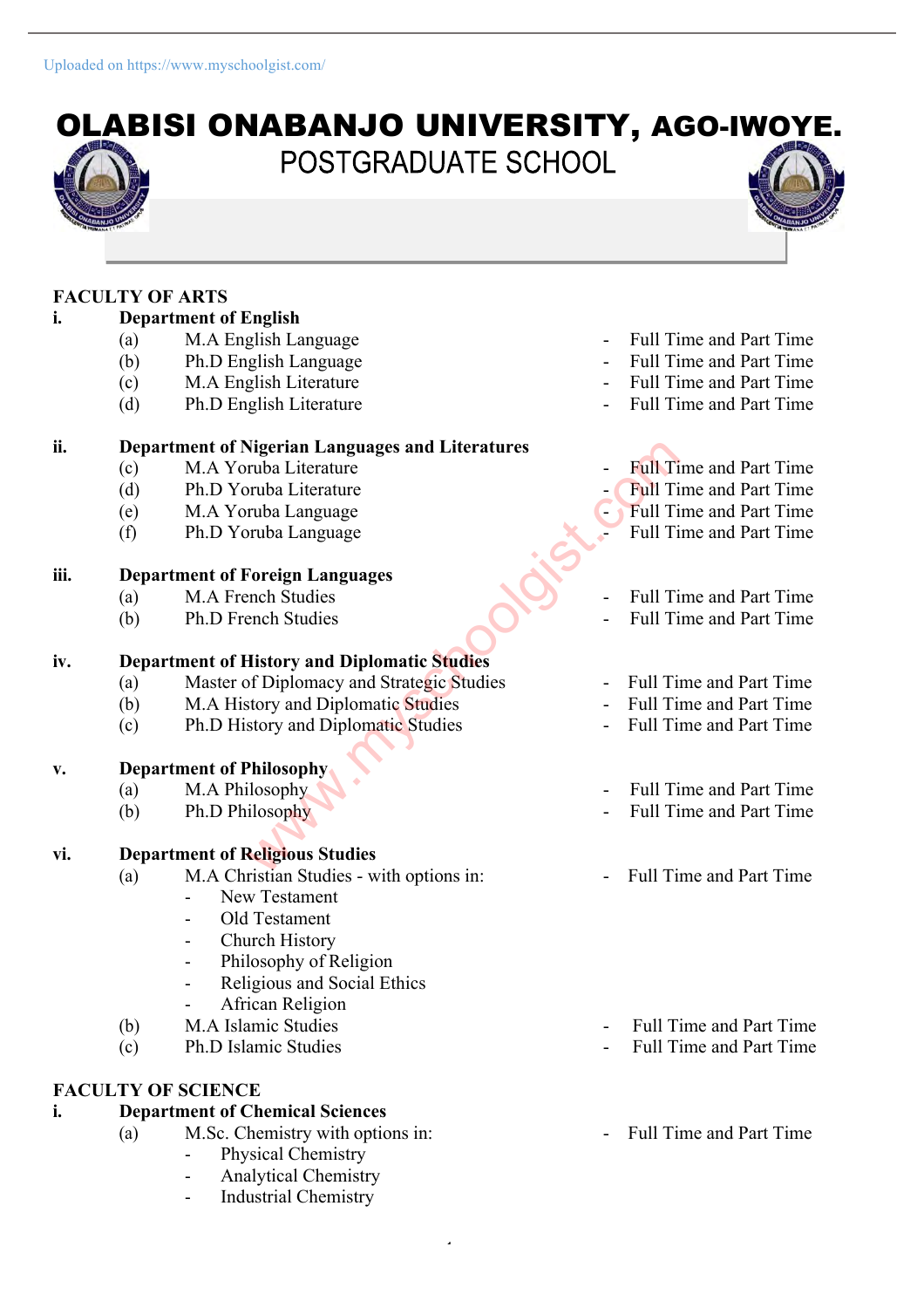- (b) Ph.D Chemistry with options in  $\blacksquare$  Full Time and Part Time
	- Physical Chemistry
	- Analytical Chemistry
	- Industrial Chemistry

#### **ii. Department of Earth Sciences**

- 
- 

#### **iii. Department of Mathematical Sciences**

- (a) Postgraduate Diploma in Statistics Full Time and Part Time
- (b) Postgraduate Diploma in Computer Science Full Time and Part Time
- 
- 
- (e) M.Sc. Mathematics Full Time and Part Time
- (f) Ph.D. Mathematics Full Time and Part Time

#### **iv. Department of Microbiology**

- (a) M.Sc. Microbiology Full Time and Part Time
- (b) Ph.D. Microbiology  **Full Time and Part Time**

#### **v. Department of Physics**

- (a) Postgraduate Diploma in Physics Full Time and Part Time
- (b) Master of Laboratory Technology (Physics) Full Time and Part Time
- (c) M.Sc. Laboratory Technology (Physics) Full Time and Part Time
- 
- 

#### **vi. Department of Plant Science**

- (a) Postgraduate Diploma in Plant Science Full Time and Part Time
- (b) Master of Laboratory Technology (Plant Science) Full Time and Part Time Microbiology<br>
Iicrobiology<br>
Physics<br>
Physics<br>
Unate Diploma in Physics<br>
of Laboratory Technology (Physics)<br>
Physics<br>
Plant Science<br>
Plant Science<br>
Plant Science<br>
Plant Science<br>
Plant Science<br>
Plant Science<br>
Plant Science<br>
- (c) M.Sc. Laboratory Technology (Plant Science) Full Time and Part Time
- 
- 

#### **vi. Department of Zoology and Environmental Biology**

- (a) Postgraduate Diploma in Zoology Full Time and Part Time
- (b) Master of Laboratory Technology (Zoology) Full Time and Part Time
- (c) M.Sc. Laboratory Technology (Zoology) Full Time and Part Time
- 
- 

#### **FACULTY OF ADMINISTRATION AND MANAGEMENT SCIENCES**

#### **i. Department of Accounting**

- (a) Postgraduate Diploma in Accounting Full Time and Part Time
- 
- 

#### **ii. Department of Banking and Finance**

- (a) Postgraduate Diploma in Finance Full Time and Part Time<br>
(b) M Sc Finance Full Time and Part Time
- 
- 
- (a) M.Sc. Geology Full Time and Part Time
- (b) Ph.D Geology Full Time and Part Time
	-
	-
- (c) M.Sc. Statistics Full Time and Part Time
- (d) Ph.D. Statistics Full Time and Part Time
	-
	- -
	-
	-
	-
	-
- (d) M.Sc. Physics Full Time and Part Time
- (e) Ph.D Physics Full Time and Part Time
	-
	-
	-
- (d) M.Sc. Botany  **Full Time and Part Time**
- (e) Ph.D Botany **Contract Contract Contract Contract Contract Contract Contract Contract Contract Contract Contract Contract Contract Contract Contract Contract Contract Contract Contract Contract Contract Contract Contrac** 
	-
	-
	-
- (d) M.Sc. Zoology Full Time and Part Time
- (e) Ph.D Zoology Full Time and Part Time
	-
- (b) M.Sc. Accounting Full Time and Part Time
- (c) Ph.D. Accounting Full Time and Part Time
	-
- (b) M.Sc. Finance  $\overline{a}$  Full Time and Part Time
- (c) Ph.D. Finance Full Time and Part Time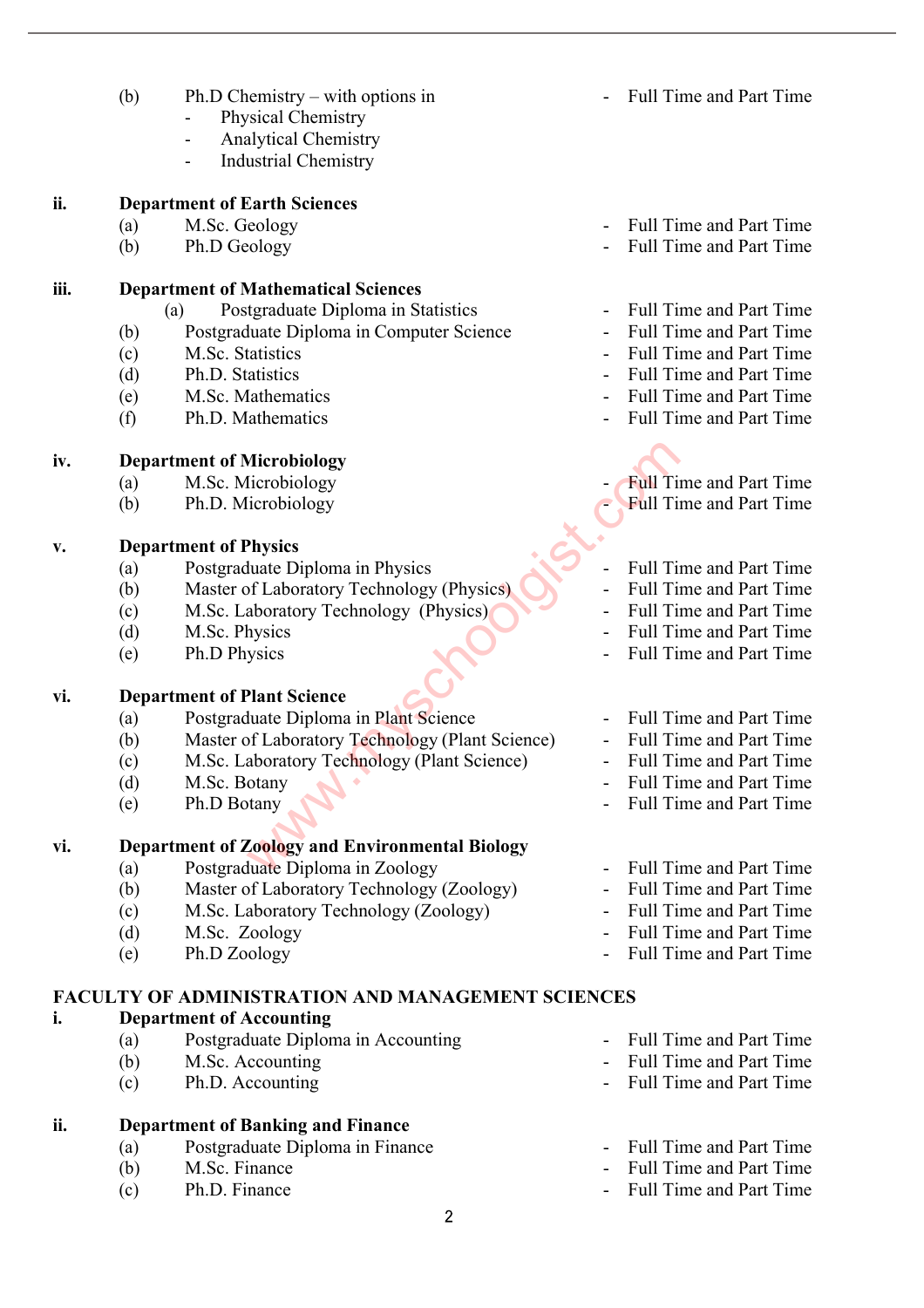| iii. | <b>Department of Business Administration</b>                                           |                                            |  |  |  |  |
|------|----------------------------------------------------------------------------------------|--------------------------------------------|--|--|--|--|
|      | Postgraduate Diploma in Management<br>(a)                                              | Full Time and Part Time                    |  |  |  |  |
|      | Master of Business Administration (MBA)<br>(b)                                         | Part Time Only                             |  |  |  |  |
|      | M.Sc. Business Administration<br>(c)                                                   | Full Time and Part Time                    |  |  |  |  |
|      | Ph.D. Business Administration<br>(d)                                                   | <b>Full Time and Part Time</b>             |  |  |  |  |
| iv.  | <b>Department of Transport Management</b>                                              |                                            |  |  |  |  |
|      | Postgraduate Diploma in Transport Studies<br>(a)                                       | Part Time Only                             |  |  |  |  |
|      | Master of Transport Studies (MTS)<br>(b)                                               | Part Time Only                             |  |  |  |  |
|      |                                                                                        | <b>Full Time and Part Time</b>             |  |  |  |  |
|      | M.Sc. Transport Studies<br>(c)                                                         |                                            |  |  |  |  |
|      | Ph.D. Transport Studies<br>(d)                                                         | Full Time and Part Time                    |  |  |  |  |
| v.   | <b>Department of Public Administration</b>                                             |                                            |  |  |  |  |
|      | Postgraduate Diploma in Public Administration<br>(a)                                   | Part Time Only<br>$\blacksquare$           |  |  |  |  |
|      | Master of Public Administration (MPA)<br>(b)                                           | Part Time Only                             |  |  |  |  |
|      | M.Sc. Public Administration<br>(c)                                                     | Full Time Only<br>$\overline{\phantom{a}}$ |  |  |  |  |
|      |                                                                                        |                                            |  |  |  |  |
| vi.  | <b>Department of Industrial Relations and Personnel Management</b>                     |                                            |  |  |  |  |
|      | Postgraduate Diploma in Industrial and Labour Relations - Full Time & Part Time<br>(a) |                                            |  |  |  |  |
|      | Master of Industrial Relations and Human Resources<br>(b)                              |                                            |  |  |  |  |
|      | Management                                                                             | - Full Time and Part Time                  |  |  |  |  |
|      | M.Sc. Industrial Relations and Human Resources<br>(c)                                  |                                            |  |  |  |  |
|      | Management                                                                             | - Full Time and Part Time                  |  |  |  |  |
| vii. | <b>Department of Cooperative and Rural Development</b>                                 |                                            |  |  |  |  |
|      | M.Sc. Cooperative and Business Management<br>(a)                                       | - Full Time and Part Time                  |  |  |  |  |
|      |                                                                                        |                                            |  |  |  |  |
|      | <b>FACULTY OF THE SOCIAL SCIENCES</b>                                                  |                                            |  |  |  |  |
| i.   | <b>Department of Economics</b>                                                         |                                            |  |  |  |  |
|      | Postgraduate Diploma in Economics<br>(a)                                               | <b>Full Time and Part Time</b>             |  |  |  |  |
|      | (b)<br>M.Sc. Economics                                                                 | Full Time and Part Time                    |  |  |  |  |
|      | (c)<br>Ph.D. Economics                                                                 | Full Time and Part Time                    |  |  |  |  |
|      |                                                                                        |                                            |  |  |  |  |
| ii.  | <b>Department of Geography</b>                                                         |                                            |  |  |  |  |
|      | Postgraduate Diploma in Geographical Information<br>(a)                                |                                            |  |  |  |  |
|      | <b>System and Remote Sensing</b>                                                       | <b>Full Time and Part Time</b>             |  |  |  |  |
|      | Master of Geographical Information System and<br>(b)                                   |                                            |  |  |  |  |
|      | <b>Remote Sensing</b>                                                                  | <b>Full Time and Part Time</b>             |  |  |  |  |
|      |                                                                                        | <b>Full Time and Part Time</b>             |  |  |  |  |
|      | M.Sc. Geography<br>(c)                                                                 |                                            |  |  |  |  |
|      | Ph.D Geography<br>(d)                                                                  | <b>Full Time and Part Time</b>             |  |  |  |  |
| iii. | <b>Department of Mass Communication</b>                                                |                                            |  |  |  |  |
|      | Postgraduate Diploma in Public Relations<br>(a)                                        | - Full Time and Part Time                  |  |  |  |  |
|      | M.Sc. Mass Communication<br>(b)                                                        | <b>Full Time and Part Time</b>             |  |  |  |  |
| iv.  | <b>Department of Political Science</b>                                                 |                                            |  |  |  |  |
|      | M.Sc. Political Science<br>(a)                                                         | <b>Full Time and Part Time</b>             |  |  |  |  |
|      |                                                                                        |                                            |  |  |  |  |
| V.   | <b>Department of Sociology</b>                                                         |                                            |  |  |  |  |
|      | M.Sc. Sociology<br>(a)                                                                 | Full Time and Part Time                    |  |  |  |  |
|      | Ph.D. Sociology<br>(b)                                                                 | Full Time and Part Time                    |  |  |  |  |
|      |                                                                                        |                                            |  |  |  |  |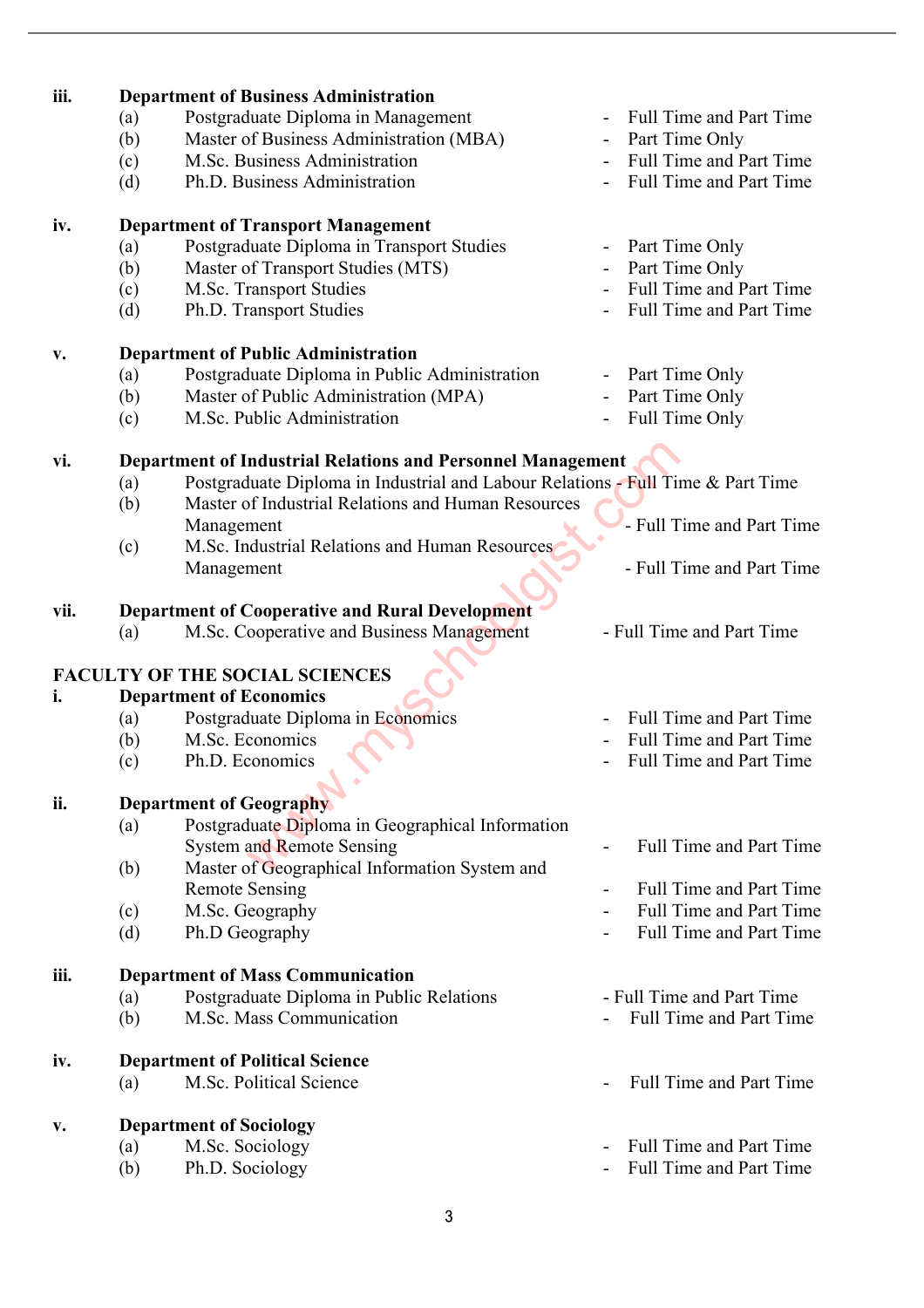|              |                                                                  | <b>FACULTY OF EDUCATION</b>                                                     |                              |                                |  |  |  |
|--------------|------------------------------------------------------------------|---------------------------------------------------------------------------------|------------------------------|--------------------------------|--|--|--|
| $\mathbf{1}$ |                                                                  | <b>Department of Science and Technology Education</b>                           |                              |                                |  |  |  |
|              | (a)                                                              | M.Ed. Educational Evaluation                                                    | $\overline{\phantom{0}}$     | <b>Full Time and Part Time</b> |  |  |  |
|              | (b)                                                              | Ph.D. Educational Evaluation                                                    |                              | Full Time and Part Time        |  |  |  |
|              | (c)                                                              | M.Ed. Educational Technology                                                    |                              | Full Time and Part Time        |  |  |  |
|              | (d)                                                              | Ph.D. Educational Technology                                                    |                              | Full Time and Part Time        |  |  |  |
|              | (e)                                                              | M.Ed. Mathematics Education                                                     |                              | <b>Full Time and Part Time</b> |  |  |  |
|              | (f)                                                              | Ph.D. Mathematics Education                                                     |                              | <b>Full Time and Part Time</b> |  |  |  |
|              | (g)                                                              | M.Ed. Science Education                                                         |                              | <b>Full Time and Part Time</b> |  |  |  |
|              | (h)                                                              | Ph.D. Science Education                                                         |                              | Full Time and Part Time        |  |  |  |
| ii.          | <b>Department of Educational Foundations and Counselling</b>     |                                                                                 |                              |                                |  |  |  |
|              | (a)                                                              | Master of Personnel Psychology (Professional                                    | $\overline{\phantom{0}}$     | <b>Full Time and Part Time</b> |  |  |  |
|              | (b)                                                              | Master of Personnel Psychology (Academic)                                       |                              | <b>Full Time and Part Time</b> |  |  |  |
|              | (c)                                                              | Ph.D. Applied Psychology                                                        |                              | <b>Full Time and Part Time</b> |  |  |  |
|              | (d)                                                              | M.Ed. Guidance and Counselling                                                  |                              | Full Time and Part Time        |  |  |  |
|              | (e)                                                              | M.Ed. Educational Foundations                                                   |                              | Full Time and Part Time        |  |  |  |
|              | (f)                                                              | Ph.D. Educational Foundations                                                   |                              | <b>Full Time and Part Time</b> |  |  |  |
| iii.         | <b>Department of Educational Management and Business Studies</b> |                                                                                 |                              |                                |  |  |  |
|              | (a)                                                              | M.Ed. Educational Management                                                    |                              | <b>Full Time and Part Time</b> |  |  |  |
|              | (b)                                                              | M.Ed. Business Education                                                        |                              | <b>Full Time and Part Time</b> |  |  |  |
| iv.          | <b>Department of Arts and Social Science Education</b>           |                                                                                 |                              |                                |  |  |  |
|              | (a)                                                              | M.Ed. Language Education                                                        | $\overline{\phantom{0}}$     | <b>Full Time and Part Time</b> |  |  |  |
|              | (b)                                                              | Ph.D. Language Education                                                        | $\qquad \qquad \blacksquare$ | <b>Full Time and Part Time</b> |  |  |  |
|              | (c)                                                              | M.Ed. Social Studies Education                                                  |                              | Full Time and Part Time        |  |  |  |
|              | (d)                                                              | Ph.D. Social Studies Education                                                  |                              | Full Time and Part Time        |  |  |  |
| v.           |                                                                  | Department of Human Kinetics and Health Education                               |                              |                                |  |  |  |
|              | (a)                                                              | M.Ed. Physical Education with options in:                                       |                              | <b>Full Time and Part Time</b> |  |  |  |
|              |                                                                  | <b>Adapted Physical Education</b>                                               |                              |                                |  |  |  |
|              |                                                                  | Administration of Physical Education and Sports                                 |                              |                                |  |  |  |
|              |                                                                  | <b>Exercise Physiology</b>                                                      |                              |                                |  |  |  |
|              |                                                                  | Recreation<br>-                                                                 |                              |                                |  |  |  |
|              |                                                                  | Social Psychology of Physical Education and Sports                              |                              |                                |  |  |  |
|              | (b)                                                              | M.Ed. Health Education                                                          |                              | <b>Full Time and Part Time</b> |  |  |  |
|              | (c)                                                              | Ph.D Physical Education with option in:                                         |                              | <b>Full Time and Part Time</b> |  |  |  |
|              |                                                                  | Sports Administration and Management                                            |                              |                                |  |  |  |
|              |                                                                  | Psychology of Sports<br>-                                                       |                              |                                |  |  |  |
|              |                                                                  | Sociology of Sports<br>-                                                        |                              |                                |  |  |  |
|              |                                                                  | Work Physiology and Exercise Science                                            |                              |                                |  |  |  |
|              | (d)                                                              | Ph.D. Health Education and Promotion with options in: - Full Time and Part Time |                              |                                |  |  |  |
|              |                                                                  | School and Community Health Education                                           |                              |                                |  |  |  |
|              |                                                                  | Safety and Disaster Education                                                   |                              |                                |  |  |  |
|              |                                                                  | Environmental and Occupational Health Education<br>-                            |                              |                                |  |  |  |
| vi.          |                                                                  | <b>Institute of Education</b>                                                   |                              |                                |  |  |  |
|              | (a)                                                              | Postgraduate Diploma in Education                                               |                              | <b>Full Time and Part Time</b> |  |  |  |

**FACULTY OF LAW**<br>(i) Postgraduate I Postgraduate Diploma in Law  $\frac{1}{2}$  Postgraduate Diploma in Law  $\frac{1}{2}$  Full Time and Part Time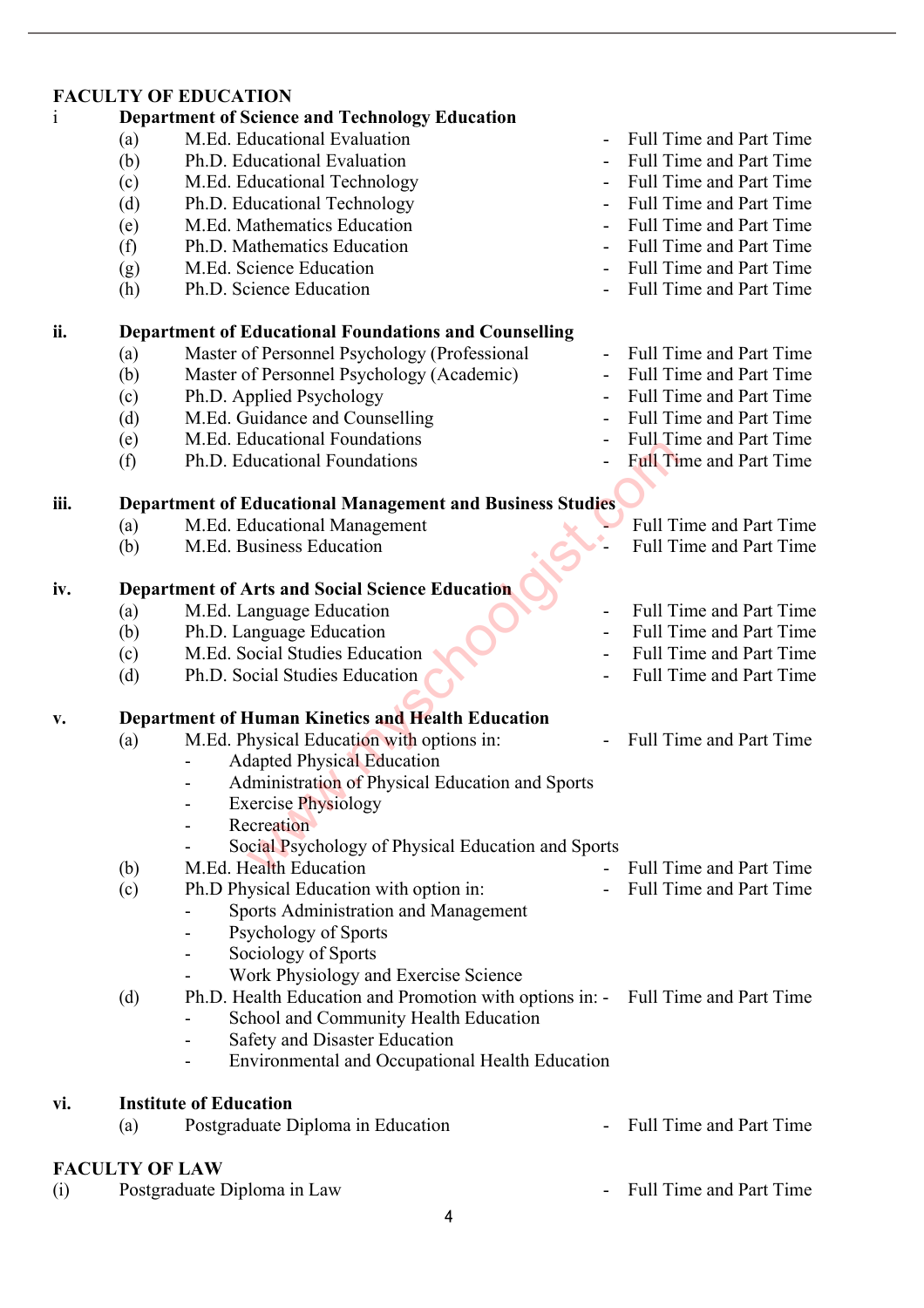| (ii)  | Master of Laws (LL.M)                                                                        | <b>Full Time and Part Time</b>                                 |  |  |  |  |  |
|-------|----------------------------------------------------------------------------------------------|----------------------------------------------------------------|--|--|--|--|--|
|       | <b>OBAFEMI AWOLOWO COLLEGE OF HEALTH SCIENCES</b>                                            |                                                                |  |  |  |  |  |
|       | <b>FACULTY OF BASIC MEDICAL SCIENCES</b>                                                     |                                                                |  |  |  |  |  |
| i.    | <b>Department of Chemical Pathology and Immunology</b>                                       |                                                                |  |  |  |  |  |
|       | M.Sc. Chemical Pathology<br>(a)                                                              | <b>Full Time and Part Time</b>                                 |  |  |  |  |  |
|       | Ph.D Chemical Pathology<br>(b)                                                               | <b>Full Time and Part Time</b>                                 |  |  |  |  |  |
| ii.   | <b>Department of Anatomy</b>                                                                 |                                                                |  |  |  |  |  |
|       | M.Sc. Anatomy<br>(a)                                                                         | <b>Full Time and Part Time</b>                                 |  |  |  |  |  |
|       |                                                                                              |                                                                |  |  |  |  |  |
| iii.  | <b>Department of Physiology</b>                                                              |                                                                |  |  |  |  |  |
|       | M.Sc. Physiology<br>(a)                                                                      | <b>Full Time and Part Time</b>                                 |  |  |  |  |  |
|       | <b>FACULTY OF CLINICAL SCIENCES</b>                                                          |                                                                |  |  |  |  |  |
| (i)   | <b>Department of Community Medicine and Primary Care</b>                                     |                                                                |  |  |  |  |  |
|       | MPH – Master of Public Health                                                                | <b>Full Time and Part Time</b>                                 |  |  |  |  |  |
| (ii)  | <b>Department of Anaesthesia and Intensive Care</b>                                          |                                                                |  |  |  |  |  |
|       | PGD in Anaesthesia                                                                           | <b>Full Time and Part Time</b>                                 |  |  |  |  |  |
|       |                                                                                              |                                                                |  |  |  |  |  |
|       | <b>FACULTY OF PHARMACY</b>                                                                   |                                                                |  |  |  |  |  |
| (i)   | Department of Pharmaceutics & Pharmaceutical Technology                                      |                                                                |  |  |  |  |  |
|       | M.Sc. Pharmaceutics & Pharmaceutical Technology<br>(a)                                       | - Full Time                                                    |  |  |  |  |  |
|       | Ph.D. Pharmaceutics & Pharmaceutical Technology<br>(b)                                       | - Full Time and Part Time                                      |  |  |  |  |  |
| (iii) | <b>Department of Pharmacognosy</b>                                                           |                                                                |  |  |  |  |  |
|       | M.Sc. Pharmacognosy<br>(a)                                                                   | <b>Full Time</b>                                               |  |  |  |  |  |
|       | Ph.D Pharmacognosy<br>(b)                                                                    | <b>Full Time and Part Time</b>                                 |  |  |  |  |  |
|       |                                                                                              |                                                                |  |  |  |  |  |
|       | <b>COLLEGE OF AGRICULTURAL SCIENCES (CAS)</b>                                                |                                                                |  |  |  |  |  |
|       | FACULTY OF AGRICULTURAL MANAGEMENT AND RURAL DEVELOPMENT                                     |                                                                |  |  |  |  |  |
| i.    | Department of Agricultural Economics and Farm Management                                     |                                                                |  |  |  |  |  |
|       | Postgraduate Diploma in Agricultural Economics<br>(a)<br>M.Sc. Agricultural Economics<br>(b) | Full Time and Part Time<br>Full Time and Part Time             |  |  |  |  |  |
|       | Ph.D Agricultural Economics<br>(c)                                                           | <b>Full Time and Part Time</b>                                 |  |  |  |  |  |
|       | M.Sc. Agribusiness and Finance<br>(d)                                                        | Full Time and Part Time                                        |  |  |  |  |  |
|       | Ph.D Agribusiness and Farm Management<br>(e)                                                 | <b>Full Time and Part Time</b>                                 |  |  |  |  |  |
|       |                                                                                              |                                                                |  |  |  |  |  |
| ii.   | <b>Department of Agricultural Extension and Rural Sociology</b>                              |                                                                |  |  |  |  |  |
|       | Postgraduate Diploma in Agricultural Extension<br>(a)                                        | <b>Full Time and Part Time</b>                                 |  |  |  |  |  |
|       | M.Sc. Agricultural Extension and Rural Sociology<br>(b)                                      | <b>Full Time and Part Time</b><br>$\qquad \qquad \blacksquare$ |  |  |  |  |  |
|       | Ph.D Agricultural Extension and Rural Sociology<br>(c)                                       | <b>Full Time and Part Time</b>                                 |  |  |  |  |  |
| iii.  | <b>Department of Home Science and Hospitality Management</b>                                 |                                                                |  |  |  |  |  |
|       | Postgraduate Diploma in Home Science and<br>(a)                                              |                                                                |  |  |  |  |  |
|       | <b>Hospitality Management</b>                                                                | <b>Full Time and Part Time</b>                                 |  |  |  |  |  |
|       | M.Sc. Home Science and Hospitality Management<br>(b)                                         |                                                                |  |  |  |  |  |
|       | (HHM) with options in:                                                                       | <b>Full Time and Part Time</b>                                 |  |  |  |  |  |
|       | Food Science and Technology                                                                  |                                                                |  |  |  |  |  |
|       | Hospitality and Tourism Management                                                           |                                                                |  |  |  |  |  |

- Human Nutrition Dietetics

J. J.

- Home Science Management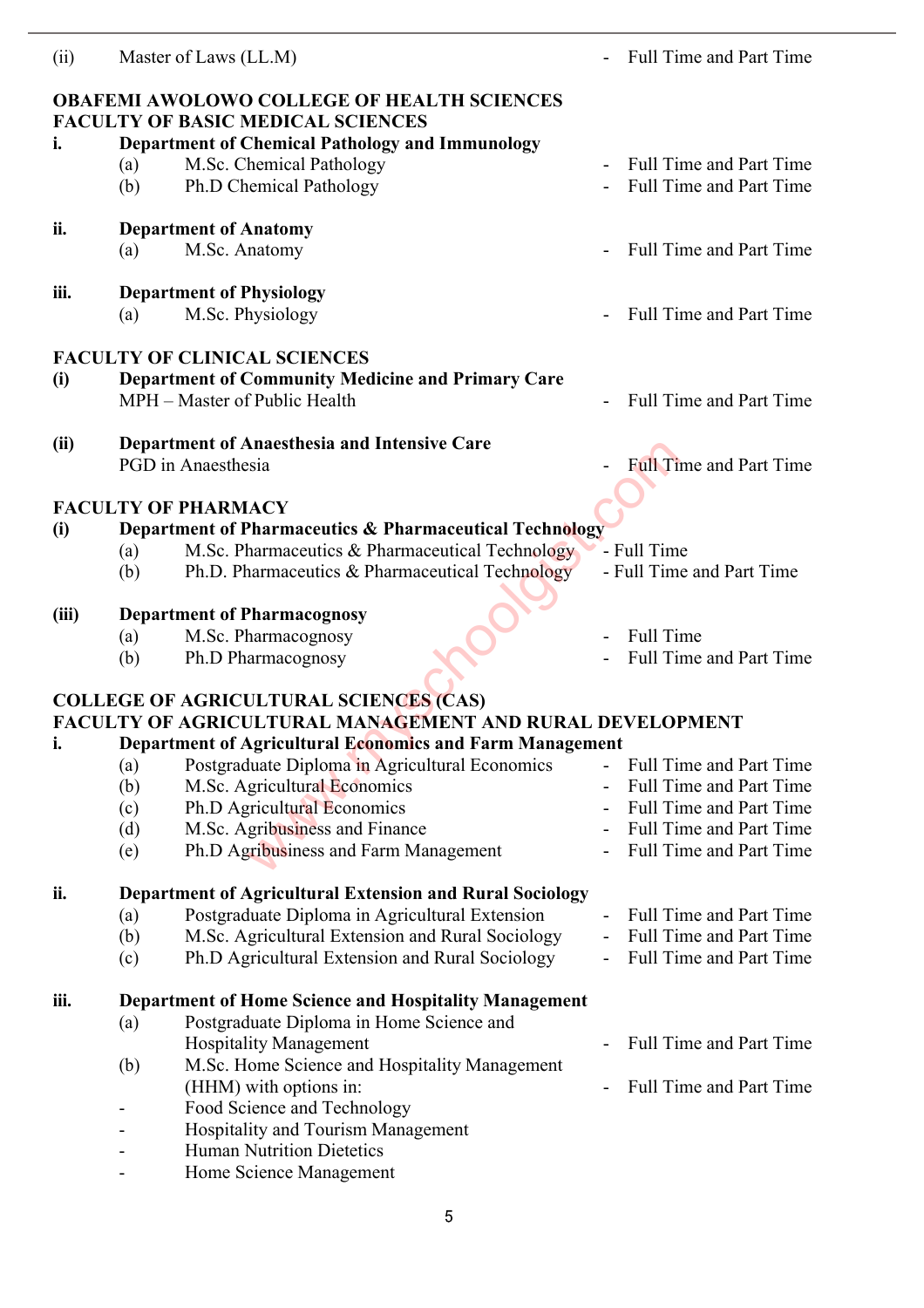#### **FACULTY OF AGRICULTURAL PRODUCTION AND RENEWABLE RESOURCES**

#### **i. Department of Animal Production**

- (a) Postgraduate Diploma in Animal Production Full Time and Part Time
- (b) M.Sc. Animal and Poultry Production with options in: Full Time and Part Time
	- Animal Physiology,
	- Dairy Science,
	- Animal and Poultry Product Science,
	- Animal Genetics and Breeding,
	- Animal and Poultry Production Management
	- Poultry Science
	- Ruminant Animal Production and Management
	- Non-Ruminant Animal Production and Management
	- Animal Products and Processing Technology
- (c) M.Sc. Animal Nutrition and Feed Technology with options in:  $\qquad \qquad - \qquad \qquad$  Full Time and Part Time
	-
	- Ruminant Animal Production and Management
	- Non-Ruminant Animal Production and Management
	- Non-Ruminant Animal Nutrition
	- Animal Nutrition Biochemistry
	- Animal Nutrition Toxicology
	- Animal Nutrition Biotechnology
	- Pasture and Range Management

(d) Ph.D Animal and Poultry Production with options in: - Full Time and Part Time

- Animal Physiology,
- Dairy Science,
- Animal and Poultry Product Science,
- Animal Genetics and Breeding,
- Animal and Poultry Production Management
- Poultry Science
- Ruminant Animal Production and Management
- Non-Ruminant Animal Production and Management
- Animal Products and Processing Technology
- (c) Ph.D Animal Nutrition and Feed Technology with options in:  $\qquad \qquad - \qquad \text{Full Time and Part Time}$ miniant Animal Production and Management<br>
The D. Ruminant Animal Production and Management<br>
In Palminant Animal Nutrition<br>
Innal Nutrition Toxicology<br>
11 and Nutrition Toxicology<br>
11 and Poultry Production with options in:
	- Ruminant Animal Production and Management
	- Non-Ruminant Animal Production and Management
	- Non-Ruminant Animal Nutrition
	- Animal Nutrition Biochemistry
	- Animal Nutrition Toxicology
	- Animal Nutrition Biotechnology
	- Pasture and Range Management

#### **ii. Department of Crop Production**

- (a) Postgraduate Diploma in Environmental Pollution
- (b) M.Sc. Soil Science Full Time and Part Time
- (c) Postgraduate Diploma in Crop Production Full Time and Part Time
- (d) M.Sc. Crop Production Full Time and Part Time
- (e) Ph.D Crop Production Full Time and Part Time
- and Natural Resources and Part Time and Part Time
	-
	-
	-
- -